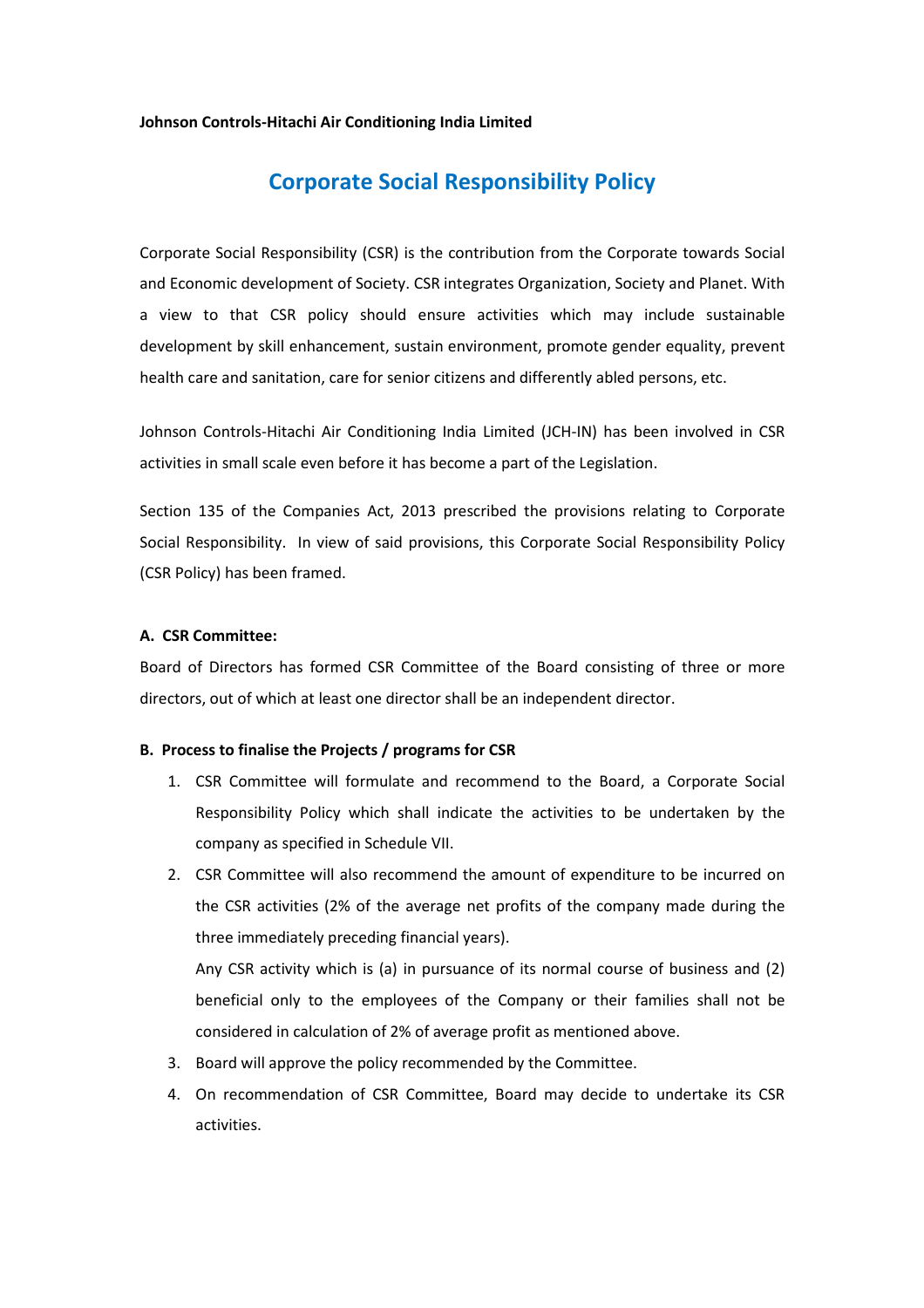- a. CSR Department of the Company shall carry out such CSR activities directly by using different types of vendors with respect to Education, Health, Sanitation, Rehabilitaiton, Women and Child Safety, Vocational Skill Development, Environment, Rural Development, etc.
- b. CSR Department shall also carry out CSR activities by giving contribution to-
- Registered trust;
- Registered society;
- Non-Government Organisations;
- Company established by the JCH-IN or its promoters or associate Company/ies;
- Government / Semi-Government Authorities.

If such trust, society or Company is not established by JCH-IN or Promoters or Associate Company, it shall have established track record of three years in undertaking similar activities. Board to specify the modalities of utilization of funds on such projects and programs and monitoring mechanism.

- 5. JCH-IN may also collaborate with other Companies for undertaking projects or programs or CSR activities.
- 6. Surplus arising out of the CSR Projects or programs or activities shall not form part of the business profit of the Company.
- 7. Monitoring process:
	- o Committee will monitor the Corporate Social Responsibility Policy from time to time and the amount utilized for the activities as defined in policy. A report of utilization of CSR amount will be presented before the CSR Committee.
	- o Board will ensure that the activities as are included in Corporate Social Responsibility Policy of the company are undertaken by the company.
- 8. Committee Meetings will be held twice in a year to finalise the CSR activity, to monitor utilization, to alter the policy or amount of expenditure, if required, including the amount of expenditure.